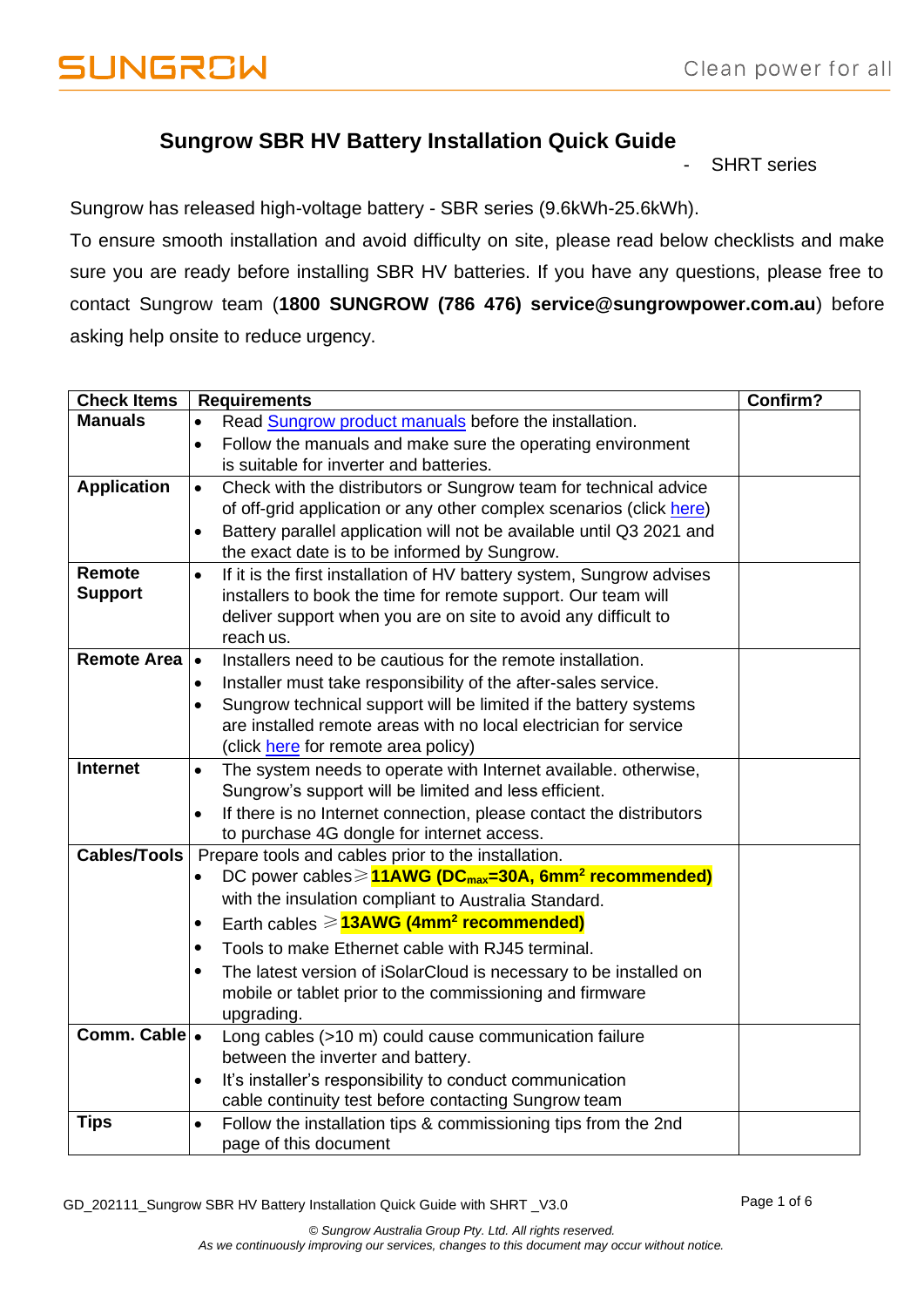# JNGF

# **Sungrow SBR HV Battery Installation Tips**

### **Installation requirements:**

Sungrow recommends that the shaded side of the building would be better to prevent the battery from exposure to the sun, rain, and snow. **Battery must not be mounted in direct sunlight as this affects the internal heat, and therefore efficiency of the battery and warranty**.







### **Minimum clearances:**





GD\_202111\_Sungrow SBR HV Battery Installation Quick Guide with SHRT \_V3.0 Page 2 of 6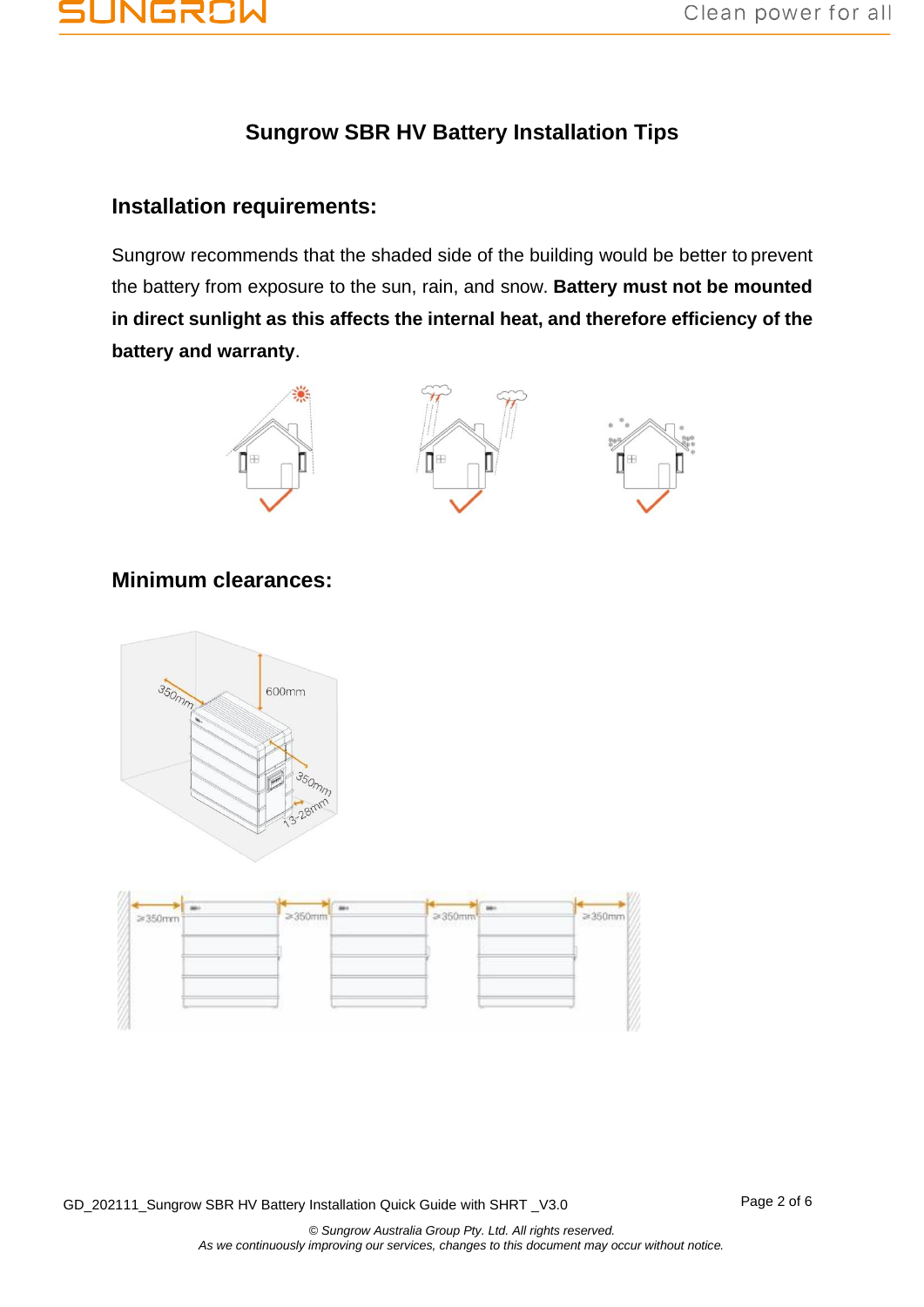

**Installation process - SBR128 (4 modules) as an example**

**1. Screw feet in (Optional and to be available in Q4 2021).**



**2. Place the base at the acceptable position in right way (arrows outward).**



**3. Stack up battery modules.**



4. **Insert BMU (make sure the DC MCB is off) and screw in**.



GD\_202111\_Sungrow SBR HV Battery Installation Quick Guide with SHRT \_V3.0 Page 3 of 6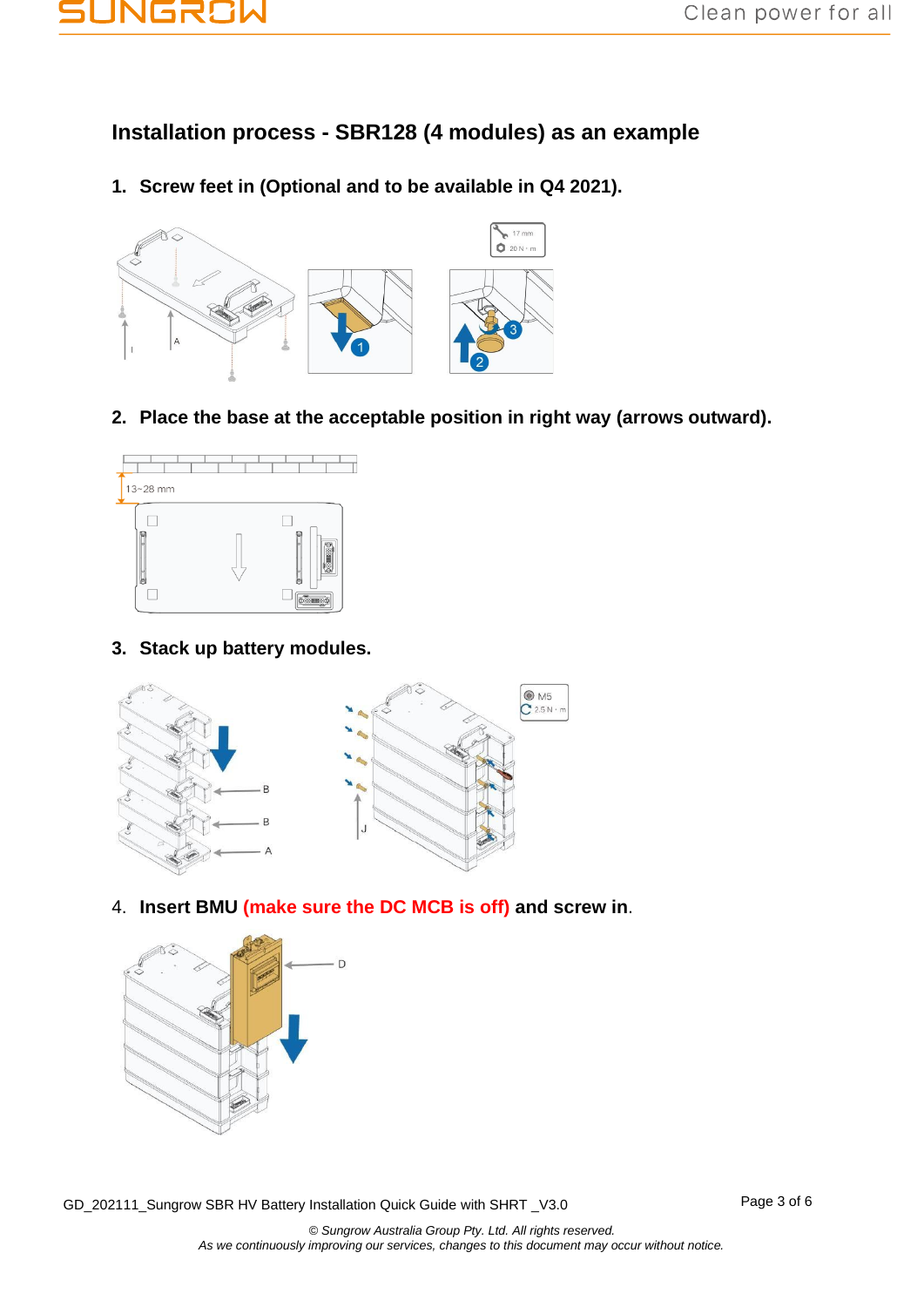

**5. Apply L-bracket to fix the battery to the wall.**



## **6. Cable's plug-in and wiring**



#### **6-1. DC cables**

Two DC cables (6mm2) need to be prepared by installers with Sunclix connectors. One cable must have the same type of terminals at both ends to make sure positive-to-positive & negative-to-negative connection.

#### **6-2. Earthing**

Green & Yellow earth cable (4mm2) needs to be prepared by installers.

#### **6-3. COMM cable** (Example of Sungrow COMM cable)

**Sungrow provides battery COMM cable with 568B type, using** White-Orange cable for CAN\_H, Orange cable for CAN\_L



#### **COMM Connection on battery side**

Twist and loosen the green part and push the cable out as much as possible. Then fix the green part.

Twist and loosen the red part, plug the terminal into battery COMM port and then screw in to make sure the cable cannot be pulled out.

GD\_202111\_Sungrow SBR HV Battery Installation Quick Guide with SHRT \_V3.0 Page 4 of 6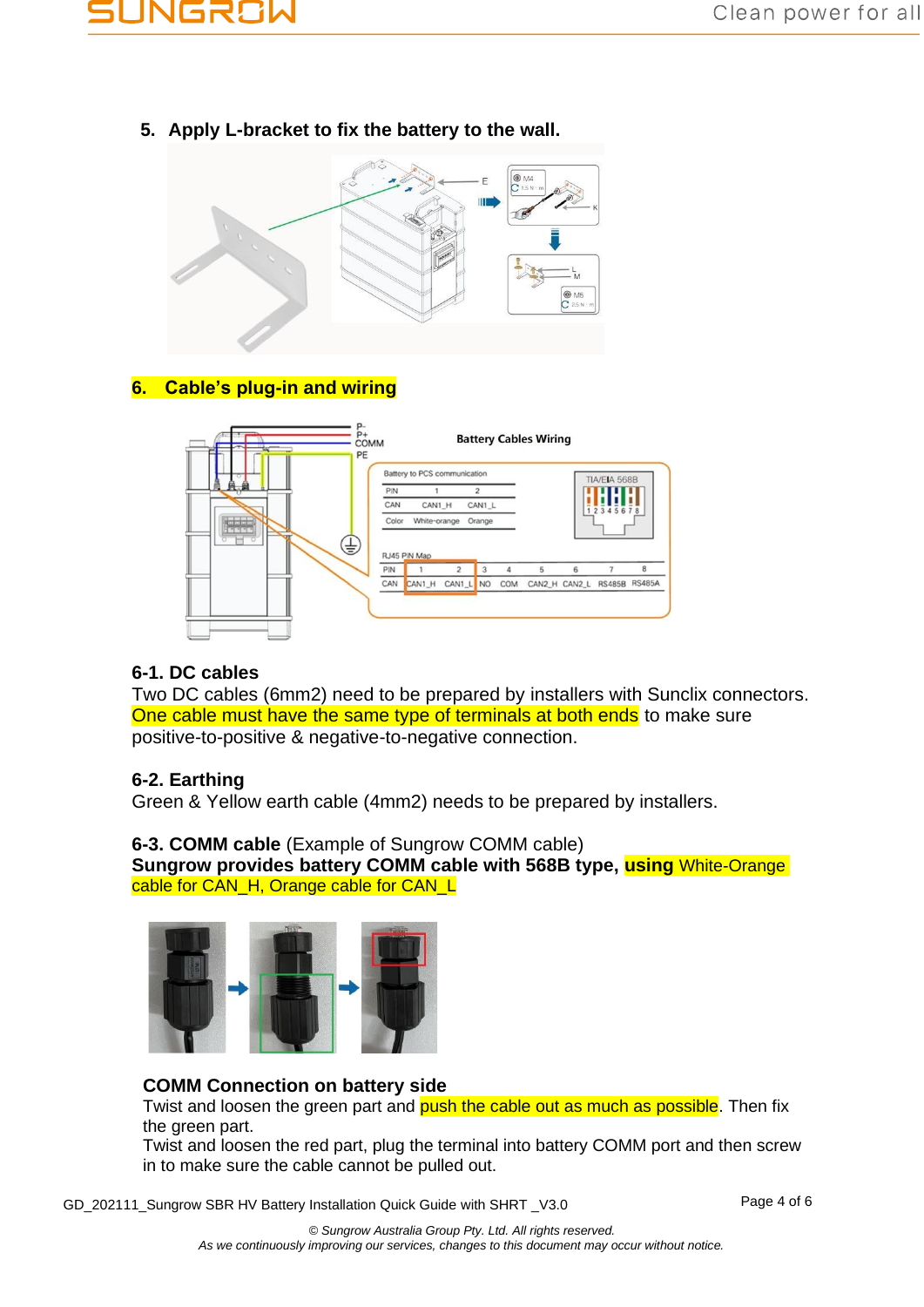# VGR8W

#### **COMM connection on inverter side**

Standard cable provided by Sungrow connected to COM 2 (green plug)

- Pin 1&3 are for smart meters
- Pin 5&7 are for battery's CAN connection



#### **7. Put on the lid and fix it with the Stud 'H'.**

Note: Directly use the Stud 'H' fix the lid, breaker module and the battery if the battery is **SBR096 (3 modules).**

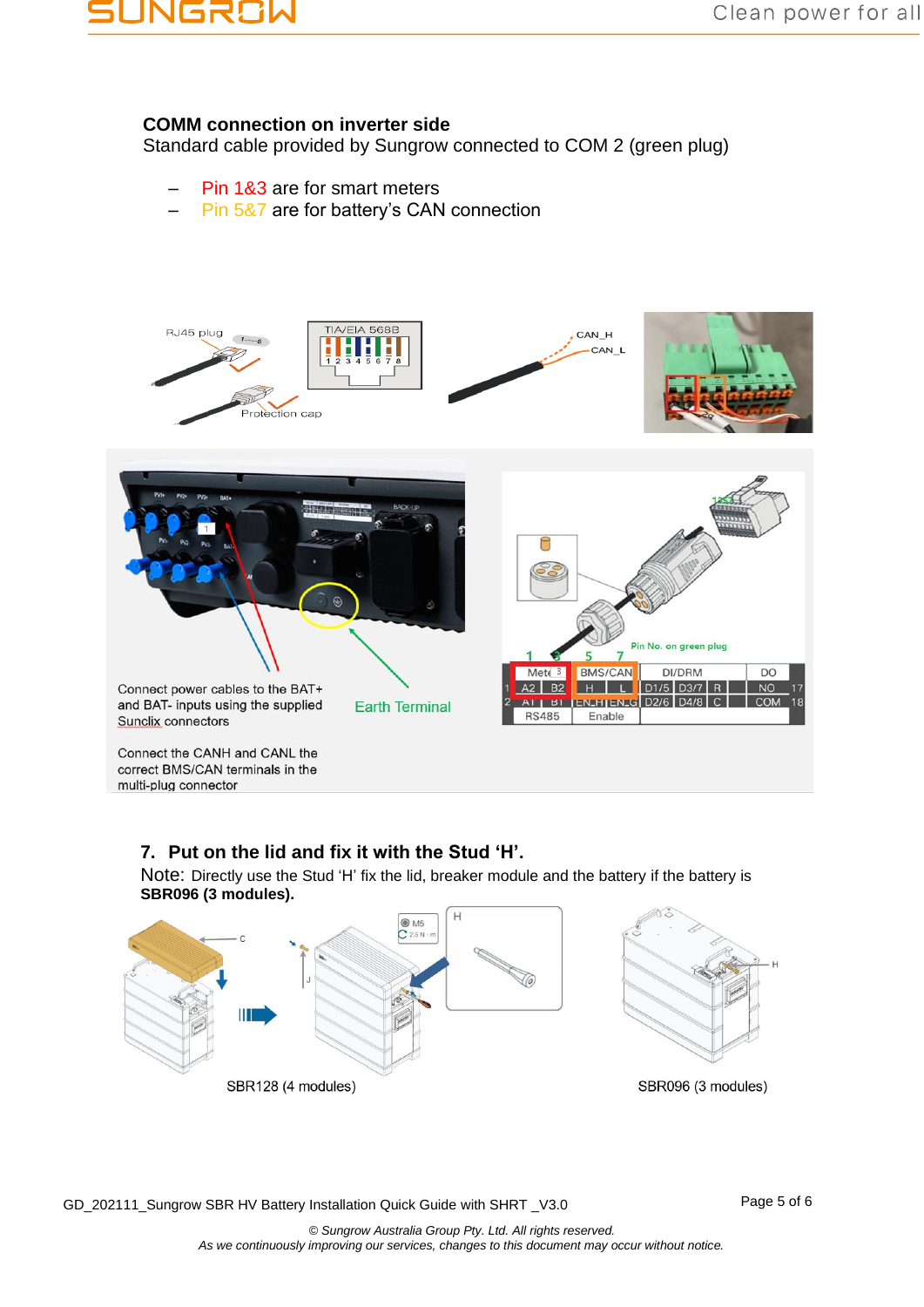

#### **8. Put on the front cover**

- The battery with 3 modules (SBR096) does not need the cover.
- The battery with 4 modules (SBR128) needs 1 front cover;
- The battery with 5 modules (SBR160) needs 2 front covers;
	- ⋮
	- The battery with 8 modules (SBR256) needs 5 front covers;



**9. A completed installation is shown below.**